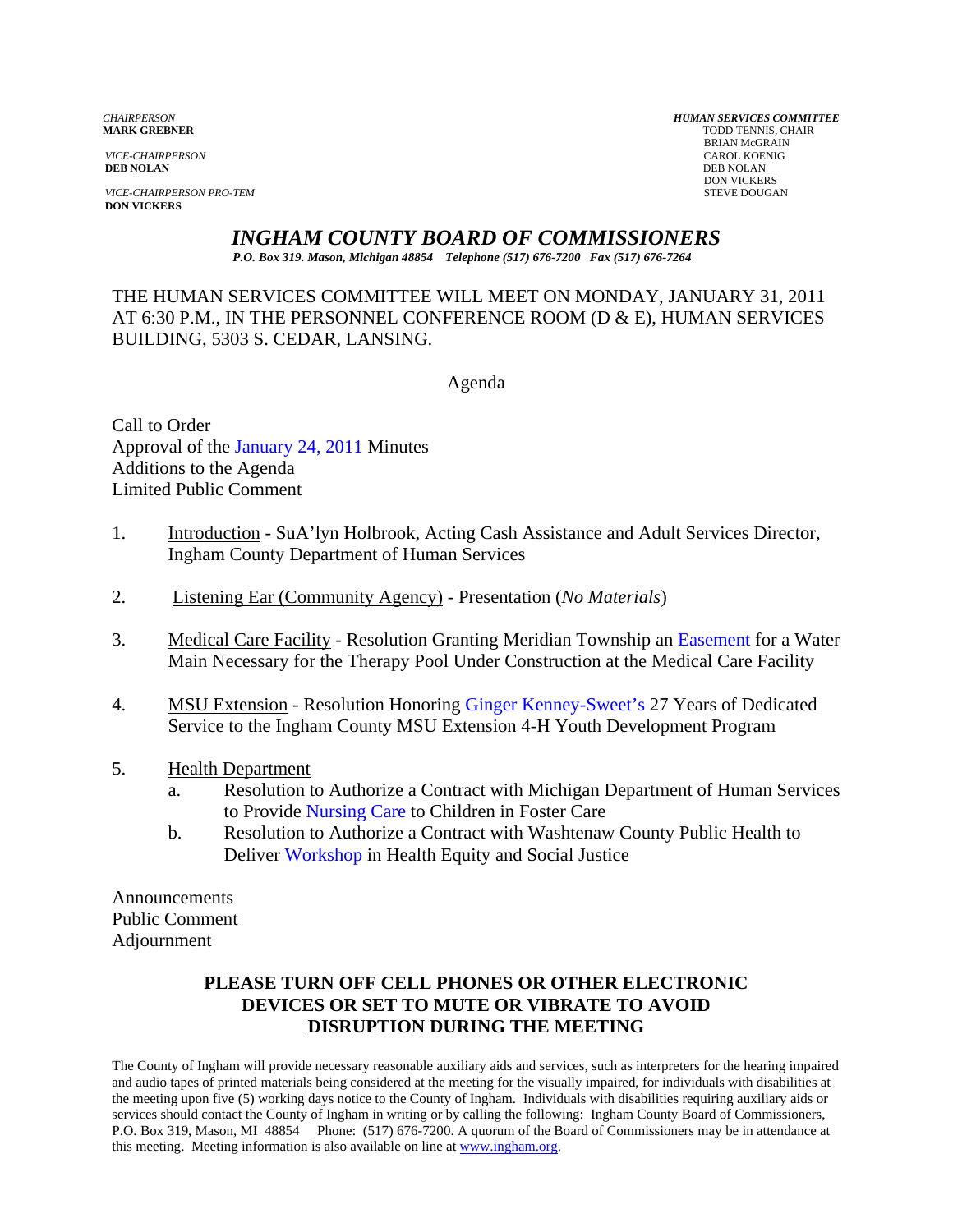#### HUMAN SERVICES COMMITTEE January 24, 2011 **Minutes**

<span id="page-1-0"></span>

| <b>Members Present:</b> | Todd Tennis, Brian McGrain, Carol Koenig, Deb Nolan, Steve Dougan<br>and Board Chairperson Grebner   |
|-------------------------|------------------------------------------------------------------------------------------------------|
| Members Absent:         | Don Vickers                                                                                          |
| <b>Others Present:</b>  | Jared Cypher, John Hyden, Dr. Sienko, Dr. Canady, Deb Brinson, Rich<br><b>Estill and Matt Wojack</b> |

The meeting was called to order by Chairperson Grebner at 6:30 p.m. in the Personnel Conference Room "D & E" of the Human Services Building, 5303 S. Cedar Street, Lansing.

Approval of the December 6, 2010 Minutes The December 6, 2010 Minutes were approved as submitted.

Additions to the Agenda None.

Limited Public Comment None.

## MOVED BY COMM. DOUGAN, SUPPORTED BY COMM. MCGRAIN, TO APPROVE A CONSENT AGENDA FOR THE FOLLOWING ITEMS:

#### 3. Health Department

- a. Resolution to Authorize the 2010 2011 Schedule A Addendum to the BCBS Administrative Services Agreement for Services to Ingham County Jail Inmates
- b. Resolution to Authorize a Contract with Presort Services, Inc.
- c. Resolution to Authorize Three Adolescent Health Child and Adolescent Health Center Grant Agreements with the Michigan Primary Care Association
- d. Resolution to Amend Resolution #10-138 to Extend an Agreement with Ingham Intermediate School District / Ingham Birth to Five Great Start Collaborative
- e. Resolution to Authorize an Agreement with Eaton Intermediate School District to Prevent and Reduce Tobacco Use and Alcohol Abuse in Ingham County
- f. Resolution to Authorize an Agreement with Midland County Educational Services Agency for Services Associated with the Great Start Regional Child Care Resource Center—Central and Eastern Regions
- g. Resolution to Enter into a Michigan Groundwater Stewardship Program (MGSP) Clean Sweep Program Agreement with the Michigan Department of Agriculture
- h. Resolution to Authorize an Agreement with the Michigan Department of Natural Resources and Environment for 2010-2011
- i. Resolution to Authorize an Amendment to the Lease Agreement for the Willow Health Center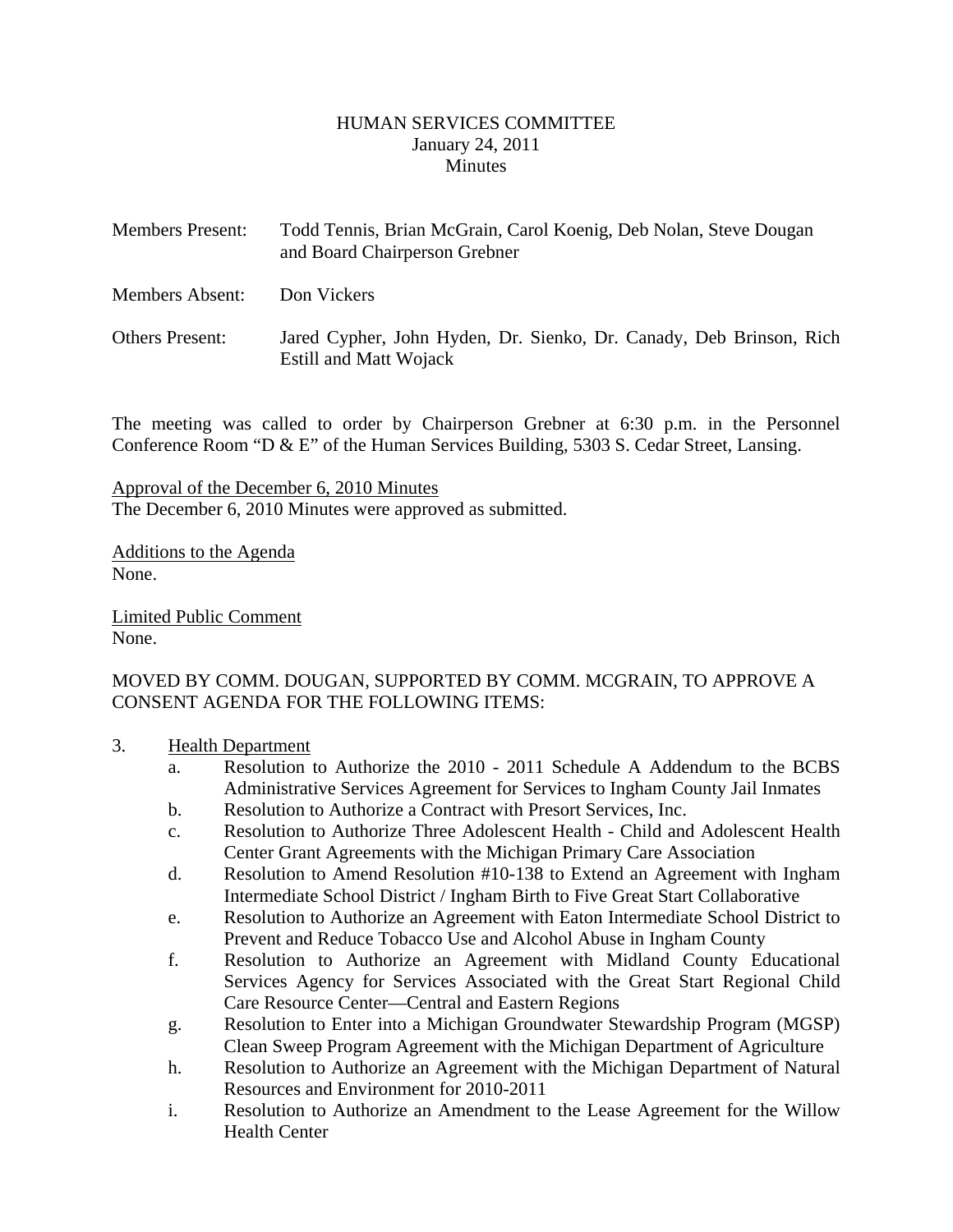## MOTION CARRIED UNANIMOUSLY. Absent: Comm. Vickers

# MOVED BY COMM. DOUGAN, SUPPORTED BY COMM. MCGRAIN, TO APPROVE THE ITEMS ON THE CONSENT AGENDA.

MOTION CARRIED UNANIMOUSLY. Absent: Comm. Vickers

1. Interviews - Board of Health

The Committee interviewed John Hyden for the Board of Health, there is one vacancy.

(Board Chairperson Grebner arrived at 6:35 p.m.)

2. Impact System of Care - Presentation: Matt Wojack (*No Materials*)

Mr. Wojack gave a presentation updating the Committee on the Impact System of Care outcomes. He indicated the Child and Adolescent Functional Assessment Scale (CAFAS) are scored on the proportion of youth improved and the proportion no longer SED at exit. He noted there had been a decline in the proportion no longer SED at exit and will be working on improving that score.

Mr. Wojack advised the Committee that he has had conversations with Ms. Lannoye regarding hiring a health economist to provide them with an assessment to become more efficient, save money and expand their sources of revenue. Ms. Lannoye has helped identify Mr. Gary Olson, the former head of Senate Fiscal Agency to help move in that direction. He advised the Committee he would be back when more information was available pertaining to the health economist.

Mr. Wojack invited the Commissioners to attend the Michigan Leadership Institute's event facilitated by Ellen B. Kagen, MSW on March 16-17, and May 18-19, 2011. He noted it is four days and there is no cost to the Commissioners.

Comm. McGrain thanked Mr. Wojack for the updates.

- 3. Health Department
	- j. Presentation: Partnerships with Safety Net Providers, FQHC Care Free (*No Materials*)

Dr. Sienko and Ms. Brinson gave a presentation updating the Committee on the Partnerships with Safety Net Providers, FQHC - Care Free, and provided a handout.

Dr. Sienko informed the Committee that a higher percentage of Medicaid patient mix equates to more revenue. He introduced Ms. Brinson who would further explain leveraging the Ingham County Health Department's FQHC status, and interested Safety Net Providers with an emphasis on Care Free. Ms. Brinson informed the Committee that 11 grants have been written in the past 2 months for large sums of monies that are available.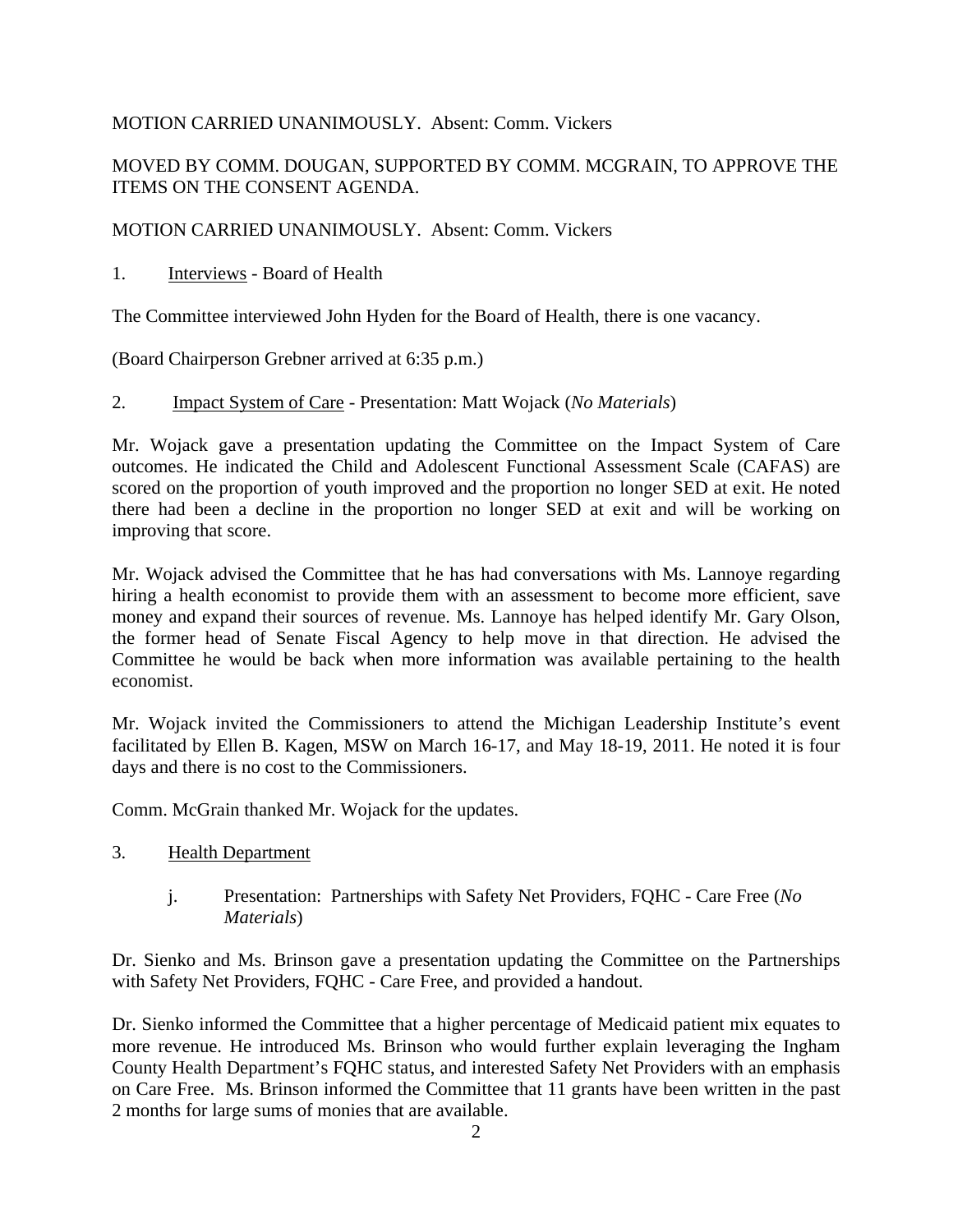Ms. Brinson explained that FQHC's are considered a Safety Net Provider, in this community Care Free Clinic and Cristo Rey Community Center are also considered Safety Net Providers but are not FQHC providers. They are considered as such because they are working with uninsured and Medicaid individuals. Their funding comes from donations, grants, IHP, and limited billing. Ms. Brinson indicated that Volunteers of America, Community Mental Health, Geriatrics Clinic through Sparrow, and the Black Child and Family Institute are interested in partnering with the ICHD, FQHC in order to leverage the Medicaid match.

Comm. Nolan asked if the National Health Care law changes make it easier for Mr. Sheehan, Community Mental Health to work with the Ingham County Health Department (ICHD). Ms. Brinson stated because of the mental health piece there is a great deal to be learned, but there will be more linkage to come about. She noted there would be a change in the future to bring behavior health, primary health and mental health into one.

Ms. Brinson explained the reasons for agencies to partner with ICHD are to secure enhanced reimbursement for most Medicaid visits, access to additional funding from HRSA for both expansions and New Access Points and FTCA eligible liability coverage.

Ms. Brinson identified the challenges in partnering with a FQHC are ensuring that HRSA requirements are met such as: quality assurances, cost containment, see any one for care, meet UDS requirements. Additionally, the enhanced reimbursement can only be obtained by the FQHC, the FQHC must bill for services, productivity standards and federal benchmarks must be met, and either partner through contract, look alike, expanded capacity, or by a Services Grant or New Access Point Grant. They must also participate with the County Practice Management System that captures extensive data such as hypertension, deliveries, trimesters, cholesterol levels and demographics which is then submitted in one report by the County to the Bureau of Primary Health Care. The report determines the performance of care and as a result impacts short term funding.

Comm. Koenig asked what the difficulty to the others is since the requirements are taken care of by the County. Ms. Brinson stated it is a new system to them, and the only way the model works is if there is productivity and pairing. The Bureau of Primary Health Care performs site visits every other year and looks at the productivity, pairing, and utilization. She further explained the Bureau of Primary Health Care has the final say in who is added to the scope of service and who is released. Ms. Brinson stated if Care Free is kept as a look alike there may be new capacity grant opportunities.

Ms. Brinson discussed health care reform and the number of Medicaid patients increasing in 2014 due to poverty, and the number of non-Medicaid uninsured will be approximately 35%- 40%. Dr. Sienko also noted that there will be changes in who is covered. Ms. Brinson explained the importance of servicing Medicaid patients to secure revenue enhancement, and that the payer mix in determining contracting or seeking new grant opportunities. She advised the Committee that there would be a shift in the Ingham Health Plan, but they will still have a role in health care.

Ms. Brinson informed the Committee that Care Free Clinic in Mason has shown interest in partnering with the County. She discussed the current revenues, patient mix and preliminary cost needed from the County for support. She further provided the Committee with projected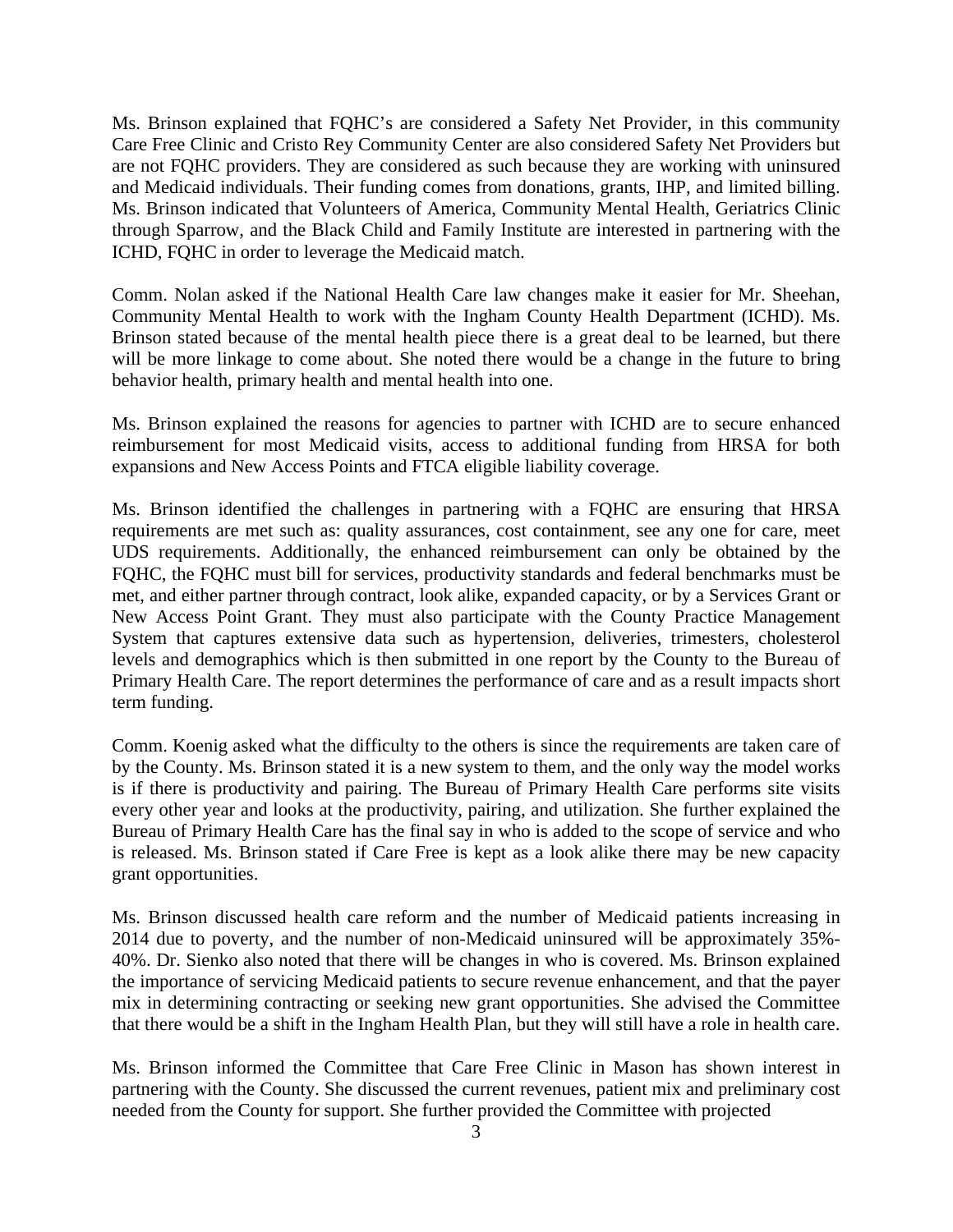Medicaid numbers that could be expected from Care Free in three years. Comm. Tennis stated that in three years the Medicaid terms may change. Ms. Brinson noted there could be grants available to assist with the preliminary cost but does not know when they would be available. Ms. Brinson expressed her concern that if Care Free closes it affects 900 ICHD patients. Comm. Tennis asked how many Cristo Rey patients are on Medicaid. Ms. Brinson estimated 80%.

Comm. Grebner asked if donated services at Care Free have declined. Ms. Brinson stated the Care Free Board is being more cautious with their operations, and the Mason site is creating the least amount of revenue. Dr. Sienko stated a physician and nurse are being paid a bit below market rate. Comm. Koenig asked what the benefit is to the County to work with Care Free. Comm. Tennis stated the benefit of opportunity and obligation to cover a large amount of Medicaid patients in the next 2 to 3 years; they are already staffed, operational and the infrastructure is in place. Comm. Koenig asked if Care Free would be operating as a look alike. Ms. Brinson stated it will be considered in the next couple weeks giving consideration to the fact they have staff which is difficult to get, and in next few years it would likely shift to the County.

Comm. Tennis thanked Dr. Sienko and Ms. Brinson for their presentation and applying for the 11 grants.

Announcements None.

Public Comment None.

The meeting adjourned at approximately 7:29 p.m.

Respectfully submitted,

Julie Buckmaster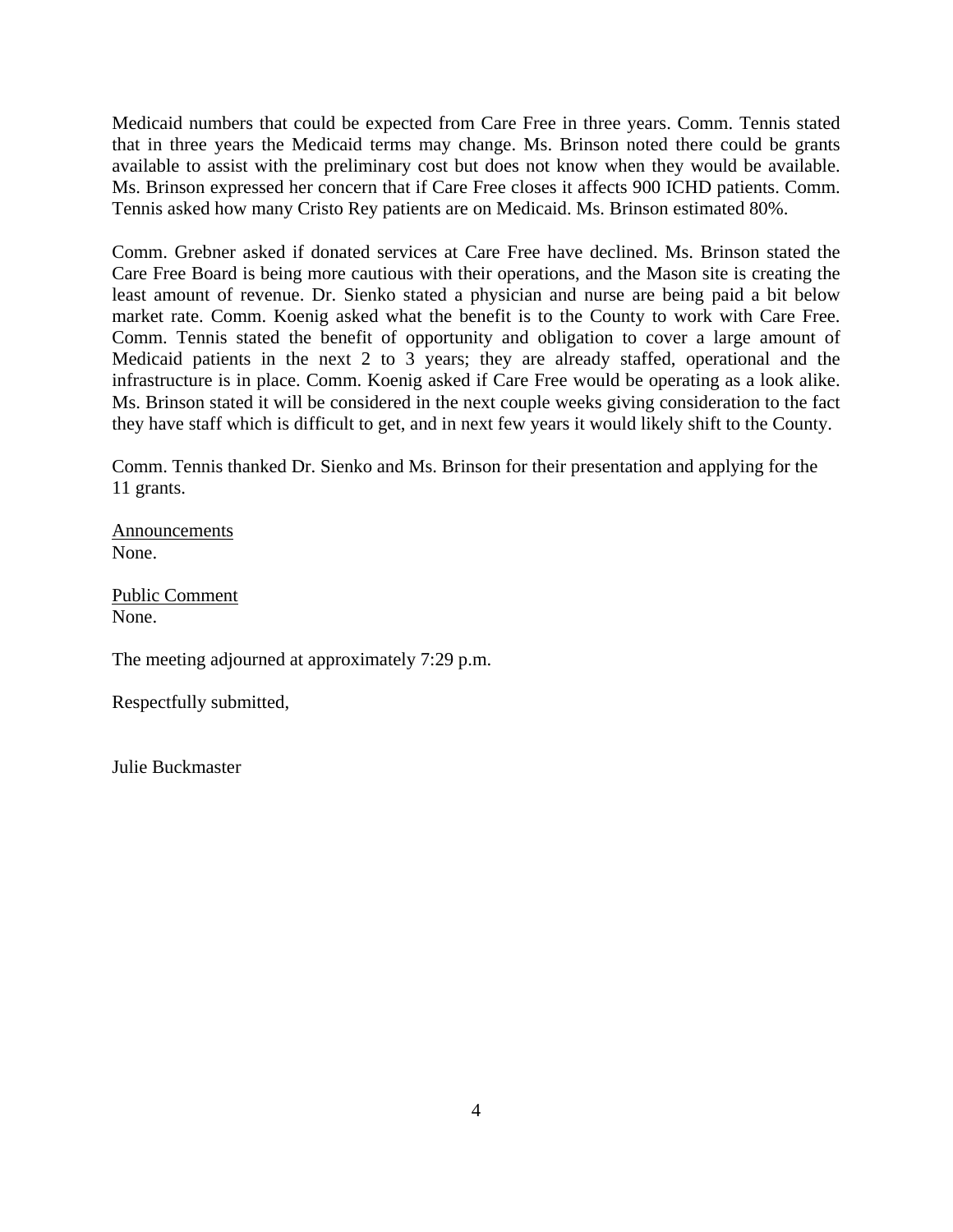# <span id="page-5-0"></span>**RESOLUTION STAFF REVIEW DATE** January 21, 2011

| <b>Agenda Item Title:</b> | Resolution Granting Meridian Township an Easement for a Water Main<br>Necessary for the Therapy Pool Under Construction at the Medical Care Facility |
|---------------------------|------------------------------------------------------------------------------------------------------------------------------------------------------|
| <b>Submitted by:</b>      | <b>Medical Care Facility</b>                                                                                                                         |
| <b>Committees:</b>        | LE , JD , HS $X$ , CS $X$ , Finance $X$                                                                                                              |

## **Summary of Proposed Action:**

This resolution grants an easement to Meridian Township for the purpose of a water main, which is necessary to complete the construction of the new therapy pool at the Medical Care Facility.

## **Financial Implications:**

The easement will be granted for the sum of \$1.00.

#### **Other Implications:**

Construction of the therapy pool at the Medical Care Facility was previously authorized by Resolution #10-265.

Staff Recommendation: MAL \_\_ JLN \_\_ TL \_\_ TM \_\_ JC <u>X</u>

Staff recommends approval of the resolution.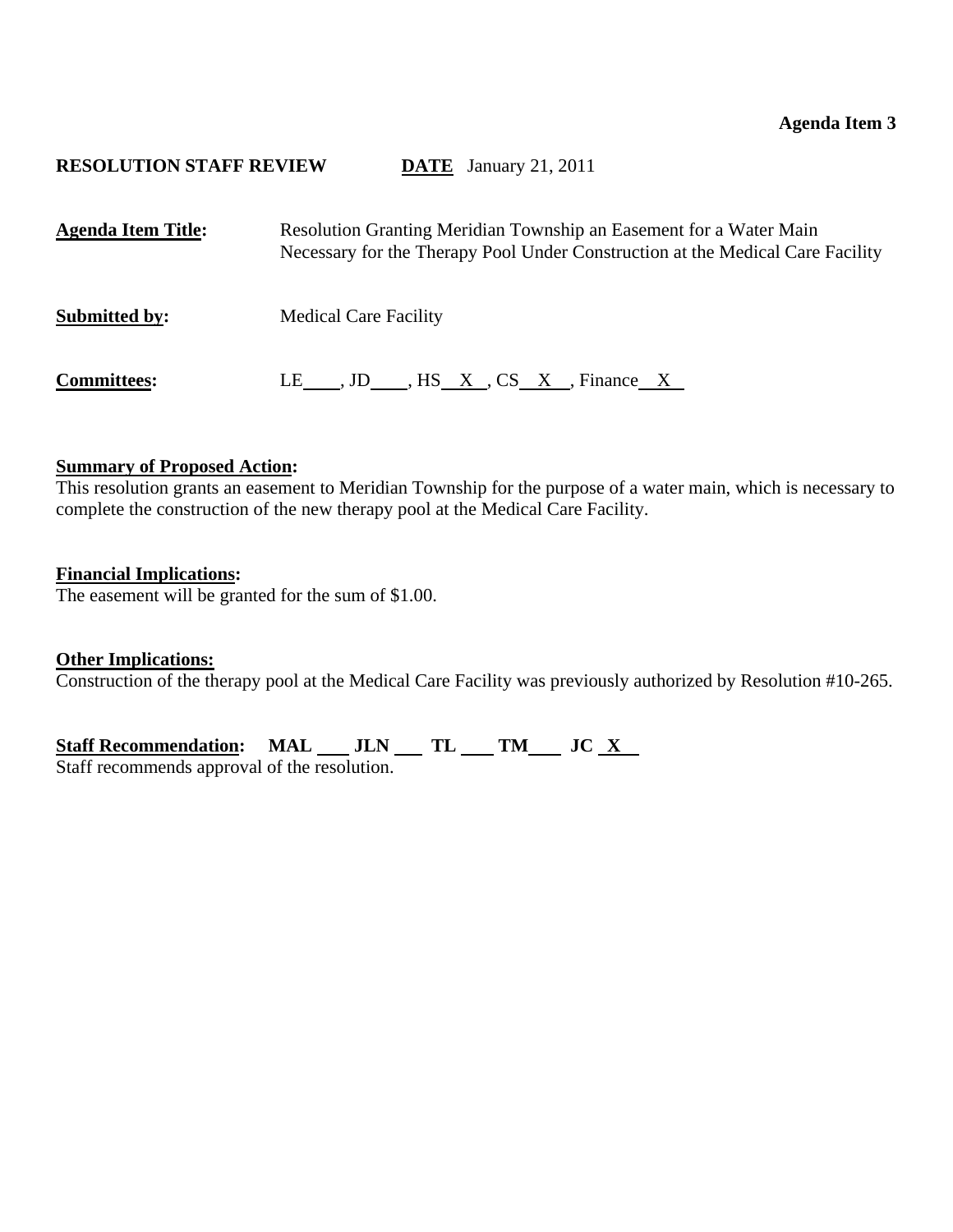

January 6, 2010

Ms. Becky Bennett, Board Coordinator **Ingham County Court House** 341 S. Jefferson P.O. Box 319 Mason, MI 48854

Dear Ms. Bennett,

Enclosed please find a Grant of Easement drafted by Meridian Township Engineering. We are submitting this Grant of Easement to the Board of Commissioners for their review and approval. The Grant of Easement is required for the therapy pool under construction at the Ingham County Medical Facility, 3860 Dobie Road, Okemos, MI 48864.

If further information is required, please do not hesitate contacting me at (517) 381-6126. Thank you for your assistance in this matter.

Sincerely,

Mart H. Stowar

Mark H. Stevens Administrator

MHS/njr

Enc.

RECEIVED **JAN 10 2011**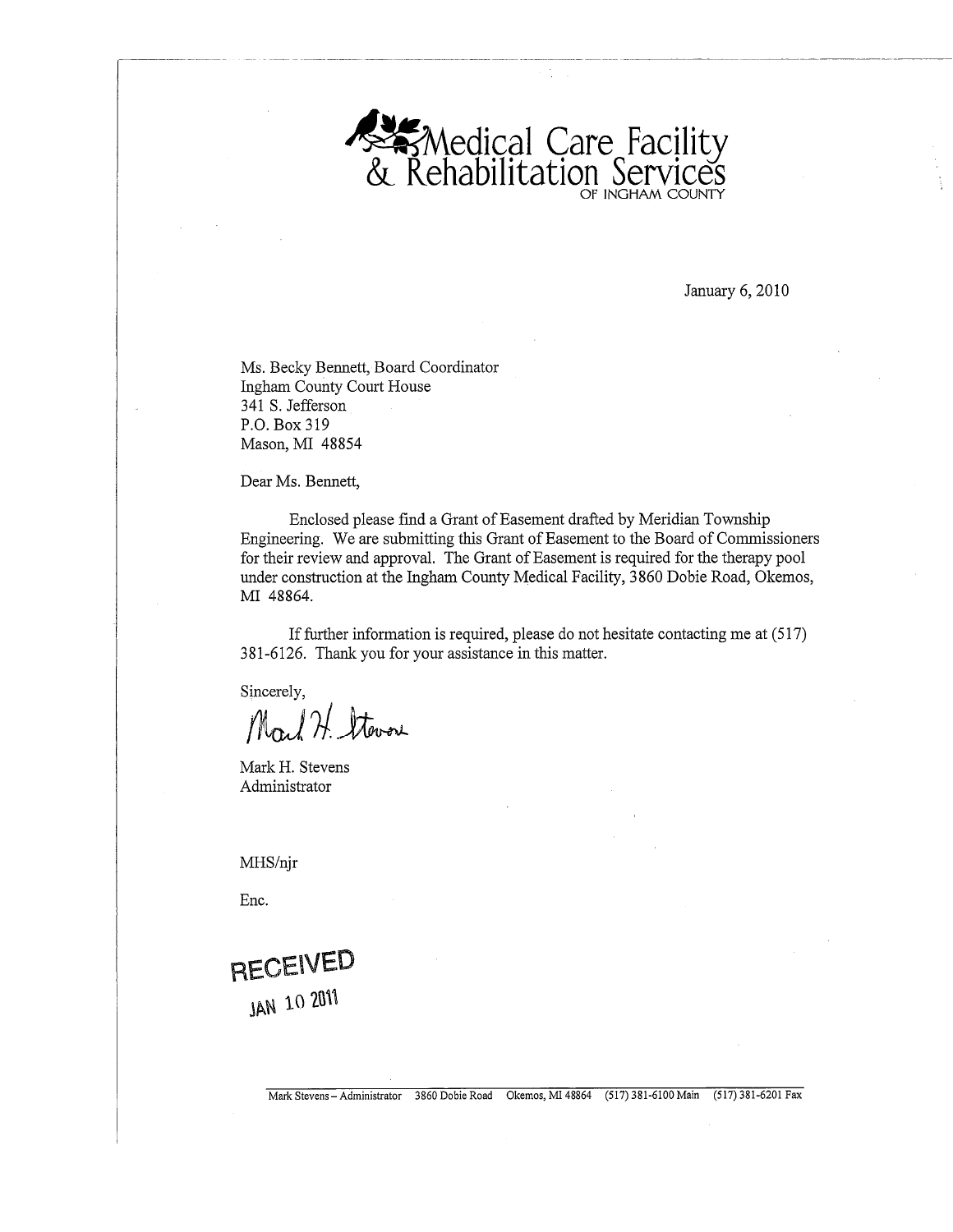Introduced by the Human Services, County Services, and Finance Committees of the:

# INGHAM COUNTY BOARD OF COMMISSIONERS

## **RESOLUTION GRANTING MERIDIAN TOWNSHIP AN EASEMENT FOR A WATER MAIN NECESSARY FOR THE THERAPY POOL UNDER CONSTRUCTION AT THE MEDICAL CARE FACILITY**

WHEREAS, the Ingham County Board of Commissioners authorized the construction of a therapy pool at the Medical Care Facility in Resolution #10-265; and

WHEREAS, a therapy pool is necessary to provide aquatic therapy to resident/patients with arthritis, osteoporosis, stroke, multiple sclerosis, de-conditioning cardiac, asthma and chronic joint and back pain; and

WHEREAS, the therapy pool is under construction and a water main easement must be granted to Meridian Township in order to complete the project.

THEREFORE BE IT RESOLVED, the Ingham County Board of Commissioners hereby grants the Charter Township of Meridian an easement for the construction, operation, maintenance, enlargement, reconstruction, repair and/or replacement and use of a water main, and related wires, cables, conductors, anchors, pipes, devices, appliances, and facilities over, on, under, through and across County owned property at 3860 Dobie Road, Okemos, Michigan 48864.

BE IT FURTHER RESOLVED, the Chairperson of the Ingham County Board of Commissioners is authorized to sign the grant of easement document after review and approval by the County Attorney.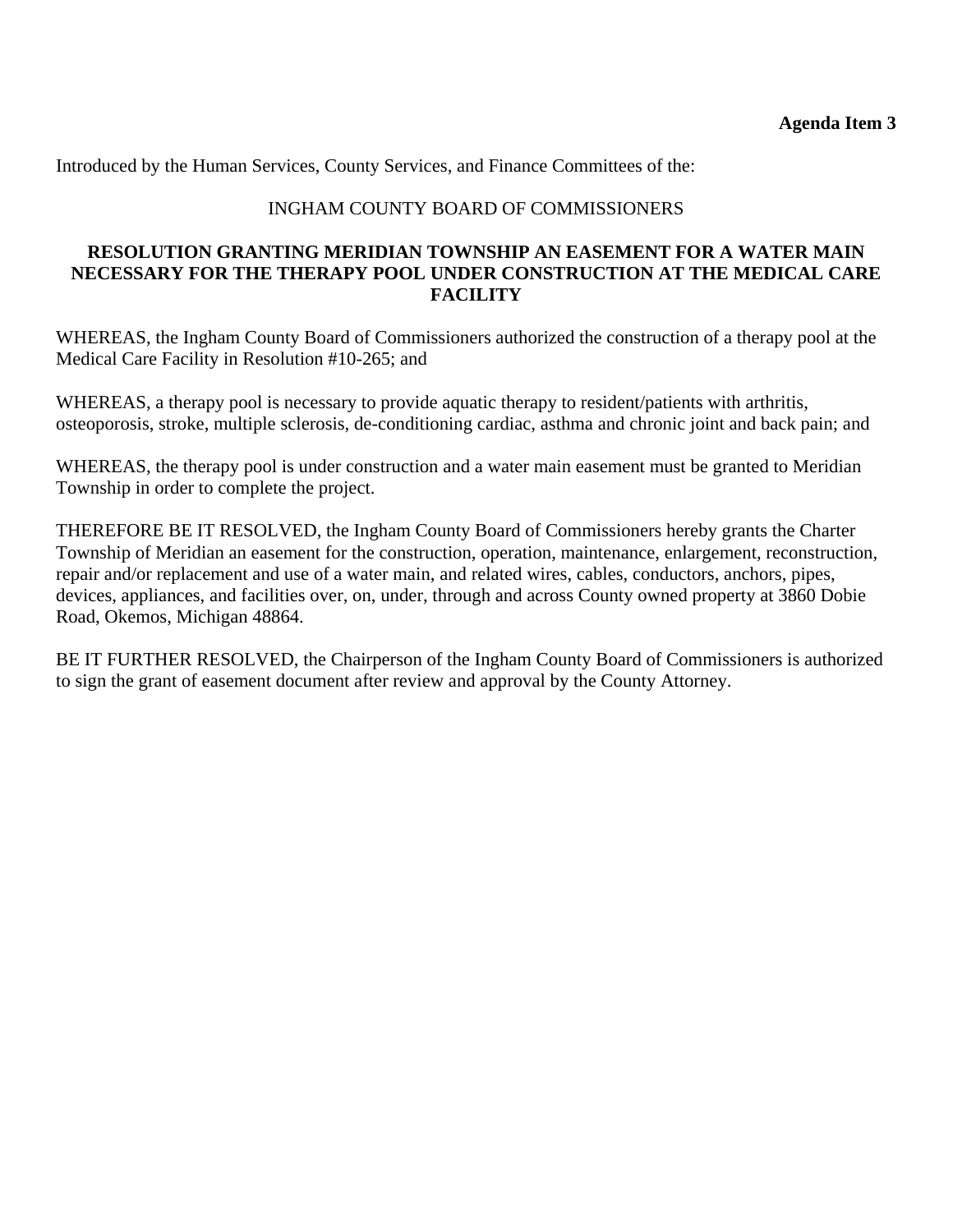<span id="page-8-0"></span>Introduced by the Human Services Committee of the:

# INGHAM COUNTY BOARD OF COMMISSIONERS

# **RESOLUTION HONORING GINGER KENNEY-SWEET'S 27 YEARS OF DEDICATED SERVICE TO THE INGHAM COUNTY MSU EXTENSION 4-H YOUTH DEVELOPMENT PROGRAM**

WHEREAS, Ginger Kenney-Sweet began her career with Ingham County on January 9, 1984 as 4-H Program Assistant; and

WHEREAS, through her work with 4-H members, volunteers and clubs, Ginger has touched the lives of thousands of youth; and

WHEREAS, Ginger has given countless evenings and weekends to ensure quality educational opportunities are available for Ingham County youth; and

WHEREAS, going far beyond the expectations of the job, Ginger connects people with the opportunities and resources they need to succeed; and

WHEREAS, Ginger has served in the position of Union Steward, serving her fellow employees for the past 10 years of her employment; and

WHEREAS, after 27 years of dedicated service, Ginger Kenney-Sweet is retiring from her position as 4-H Program Assistant with Ingham County Michigan State University Extension.

THEREFORE BE IT RESOLVED, that the Ingham County Board of Commissioners sincerely appreciates the many contributions Ginger has made to Ingham County during her 27 years of service.

BE IT FURTHER RESOLVED, that the Board of Commissioners wishes her continued success in all of her future endeavors.

BE IT FURTHER RESOLVED, that Ingham County truly is a better community because of the contributions of Ginger Kenney-Sweet.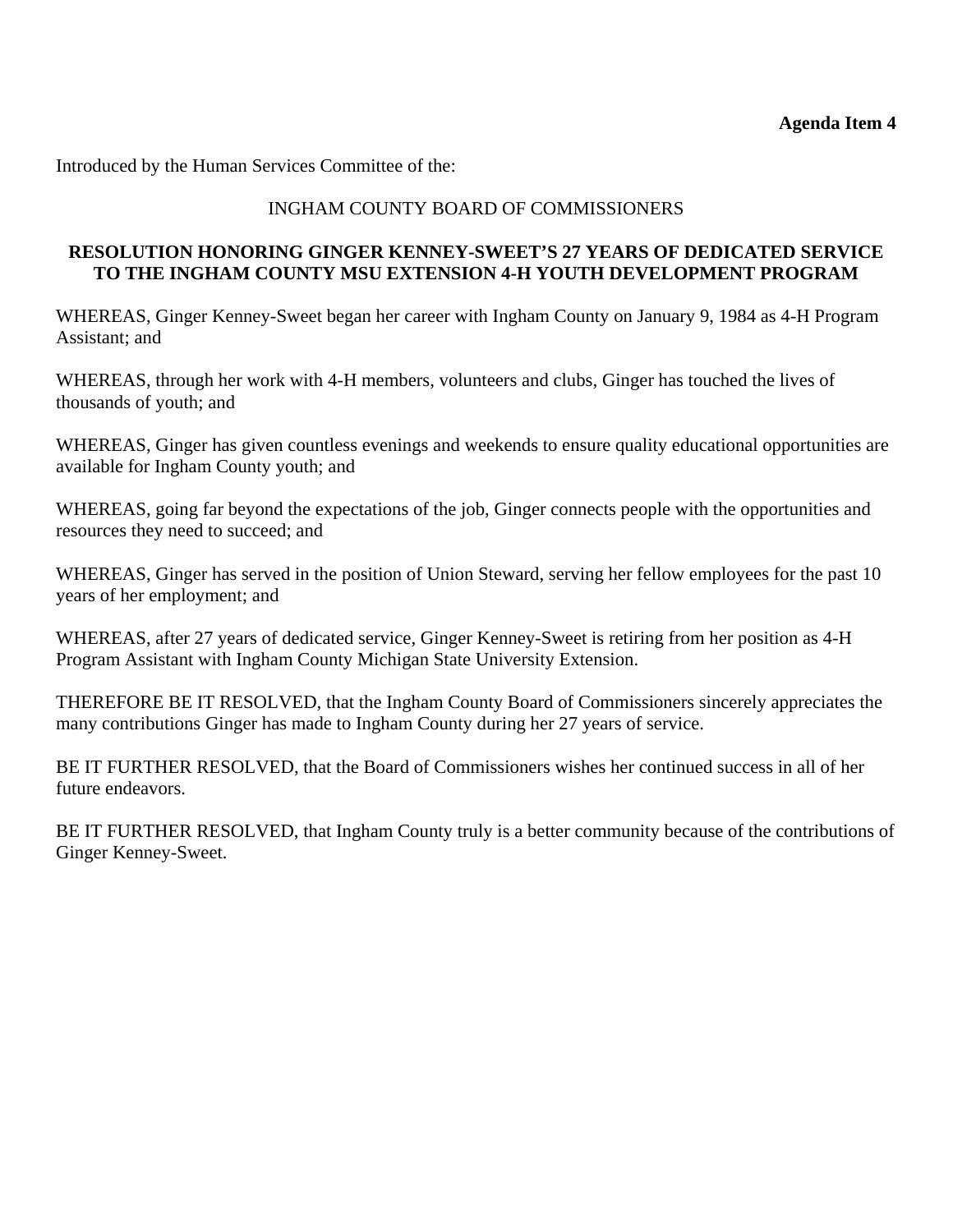## <span id="page-9-0"></span>**RESOLUTION STAFF REVIEW DATE** January 21, 2011

| <b>Agenda Item Title:</b> | Resolution to Authorize a Contract with Michigan Department of Human Services<br>to Provide Nursing Care to Children in Foster Care |
|---------------------------|-------------------------------------------------------------------------------------------------------------------------------------|
| <b>Submitted by:</b>      | <b>Health Department</b>                                                                                                            |
| <b>Committees:</b>        | LE , JD , HS X, CS , Finance X                                                                                                      |

#### **Summary of Proposed Action:**

This resolution authorizes an agreement with the Michigan Department of Human Services to provide nursing care to children in foster care.

The Michigan Department of Human Services (MDHS) has developed a pilot project to enhance medical services in order to provide consistent and quality health care to children in foster care. The MDHS pilot proposes a partnership between Public Health Nurses and DHS Case Workers to provide more comprehensive case planning for each child, with specific attention to health care needs.

In the pilot project, a Public Health Nurse will assess the medical needs of children in foster care, develop and implement a medical services plan, and provide consistent follow up in efforts to improve overall health care. In addition to providing medical case management services, the Public Health Nurse will be a primary resource in educating all who are involved in case planning for the specific needs of the child.

#### **Financial Implications:**

MDHS will reimburse the County up to \$100,000 in support the cost of a 1.0 FTE Public Health Nurse. The contract period will be January 1, 2011 through December 31, 2011.

**Other Implications:**

None.

Staff Recommendation: MAL \_\_ JLN \_\_ TL \_\_ TM \_\_ JC <u>X</u> Staff recommends approval of the resolution.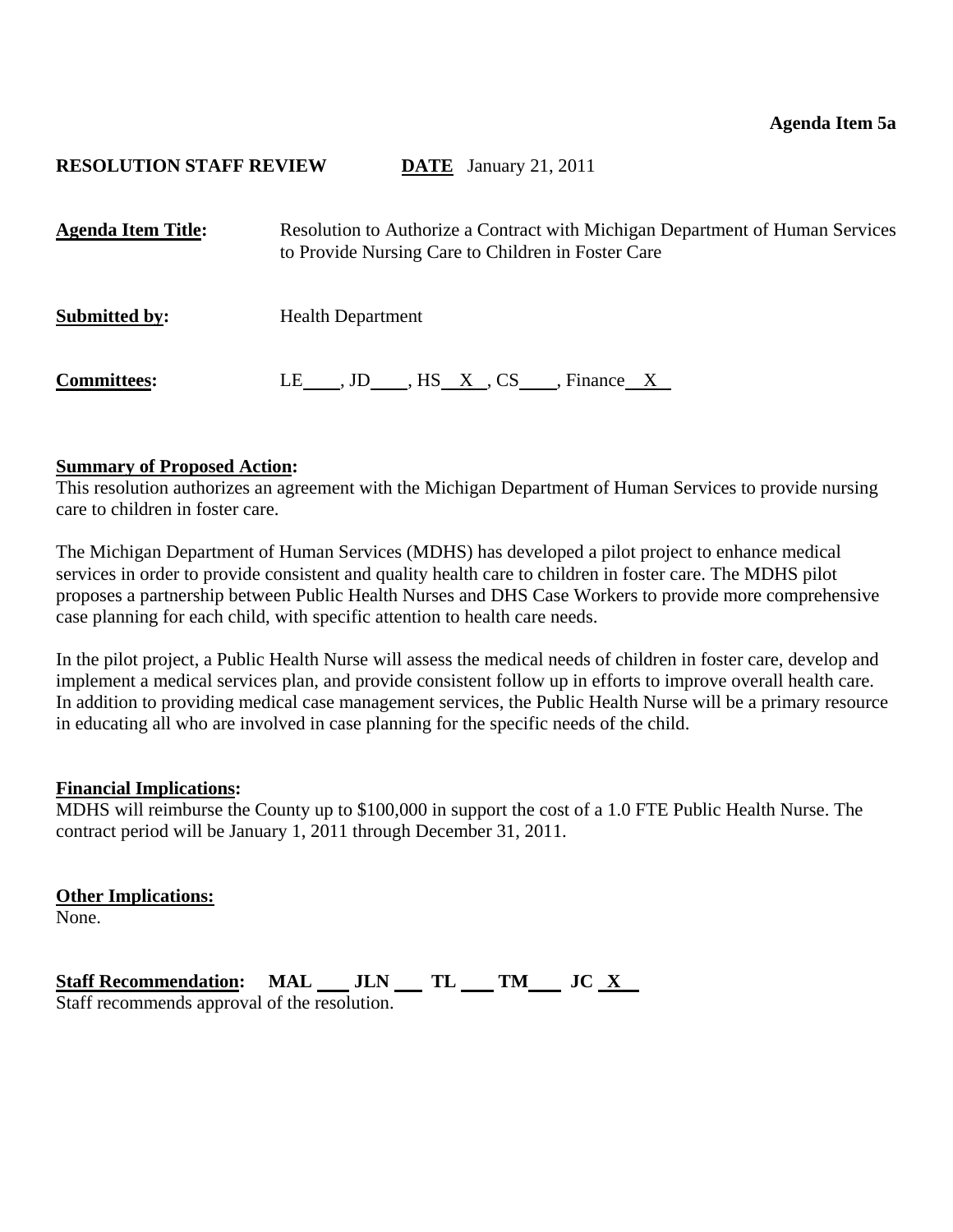# MEMORANDUM

| To:      | Human Services Committee<br><b>Finance Committee</b>                                                                                  |
|----------|---------------------------------------------------------------------------------------------------------------------------------------|
| From:    | Dean Sienko, MD, MS                                                                                                                   |
| Date:    | January 20, 2011                                                                                                                      |
| Subject: | Resolution to Authorize an Agreement with Michigan Department of Human Services to Provide<br>Nursing Care to Children in Foster Care |

Ingham County has 632 children in foster care. These children are at an elevated risk of having unattended health care needs due to their histories of abusive and neglect. Michigan Department of Human Services (MDHS) has developed a pilot project to enhance medical services in order to provide consistent and quality health care to children in foster care. The MDHS pilot proposes a partnership between Public Health Nurses and DHS Case Workers to provide more comprehensive case planning for each child, with specific attention to health care needs.

In the pilot project, a Public Health Nurse will assess the medical needs of children in foster care, develop and implement a medical services plan, and provide consistent follow up in efforts to improve overall health care. In addition to providing medical case management services, the Public Health Nurse will be a primary resource in educating all who are involved in case planning for the specific needs of the child.

MDHS has proposed entering into an agreement with the County to provide Public Health Nursing services for the PHN Foster Care pilot project. MDHS will reimburse the County up to \$100,000 in support the cost of a 1.0 FTE Public Health Nurse. The contract period will be January 1, 2011 through December 31, 2011.

I recommend that this agreement be approved.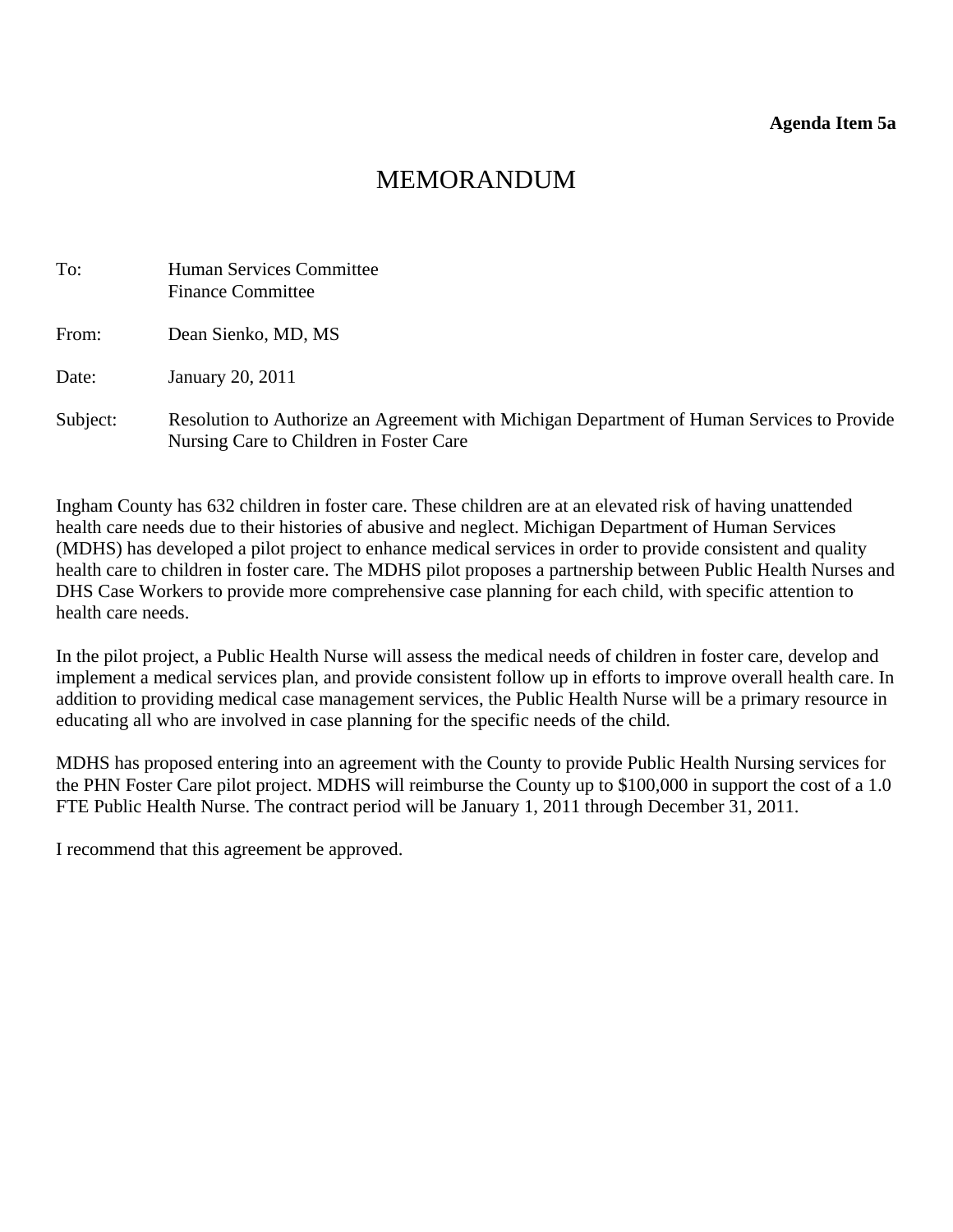Introduced by the Human Services and Finance Committees of the:

# INGHAM COUNTY BOARD OF COMMISSIONERS

# **RESOLUTION TO AUTHORIZE A CONTRACT WITH MICHIGAN DEPARTMENT OF HUMAN SERVICES TO PROVIDE NURSING CARE TO CHILDREN IN FOSTER CARE**

WHEREAS, the Michigan Department of Human Services (MDHS) has developed a pilot project to promote comprehensive level of health care for children in the foster care system; and

WHEREAS, the project will partner Public Health Nurses and Case workers to aid in the development of detailed case planning for each child; and

WHEREAS, MDHS has proposed to contract with the County to secure public health nursing services to implement the pilot project; and

WHEREAS, MDHS will provide up to \$100,000 to reimburse the Ingham County Health Department for the cost of a 1.0 FTE Public Health Nurse position; and

WHEREAS, the Health Officer recommends authorization of the contract.

THEREFORE BE IT RESOLVED, that the Ingham County Board of Commissioners authorizes an agreement with Michigan Department of Human Services (MDHS) to provide nursing care to children in foster care.

BE IT FURTHER RESOLVED, that MDHS will provide up to \$100,000 to reimburse the County for the cost of a 1.0 FTE Public Health Nurse.

BE IT FURTHER RESOLVED, that the period of the agreement shall be January 1, 2011 through December 31, 2011.

BE IT FURTHER RESOLVED, that the Controller/Administrator is authorized to make any necessary budget adjustments.

BE IT FURTHER RESOLVED, that the Board Chairperson is authorized to sign the agreement and to sign any documents required by MDHS, after review by the County Attorney.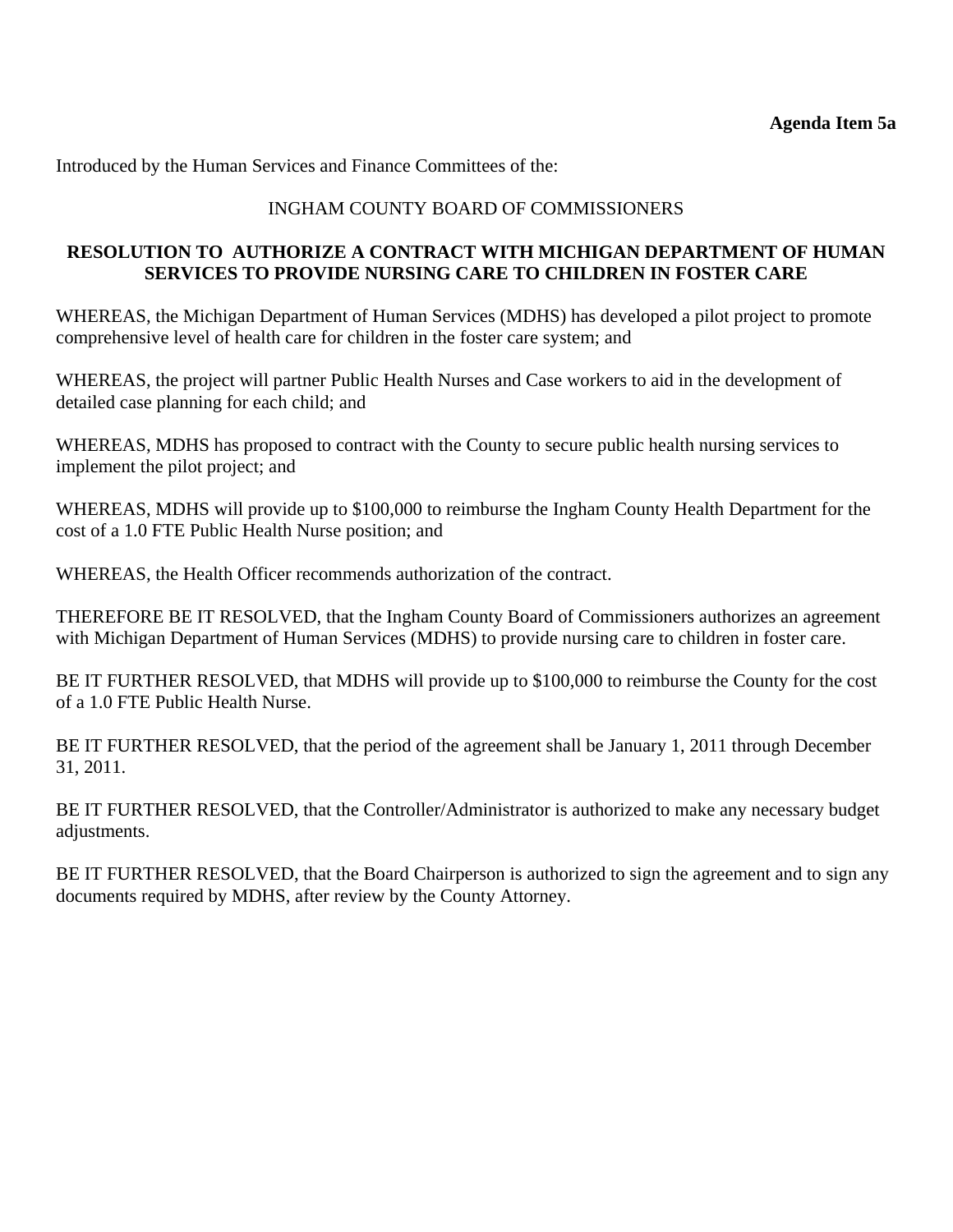## <span id="page-12-0"></span>**RESOLUTION STAFF REVIEW DATE** January 21, 2011

| <b>Agenda Item Title:</b> | Resolution to Authorize a Contract with Washtenaw County Public Health to<br>Deliver Workshop in Health Equity and Social Justice |
|---------------------------|-----------------------------------------------------------------------------------------------------------------------------------|
| <b>Submitted by:</b>      | <b>Health Department</b>                                                                                                          |
| <b>Committees:</b>        | LE , JD , HS $X_{\cdot}$ , CS , Finance X                                                                                         |

#### **Summary of Proposed Action:**

This resolution authorizes a contract with Washtenaw County Public Health (WCPH) to provide a four-day workshop on Health Equity and Social Justice for staff and community members. The workshop will take place in March 2011.

#### **Financial Implications:**

Washtenaw County Public Health will pay Ingham County \$6,500 for the delivery of this workshop, which will cover the cost of travel (\$237.00) and a negotiated consulting fee of \$6,263.

**Other Implications:**

None.

Staff Recommendation: MAL \_\_ JLN \_\_ TL \_\_ TM \_\_ JC <u>X</u> Staff recommends approval of the resolution.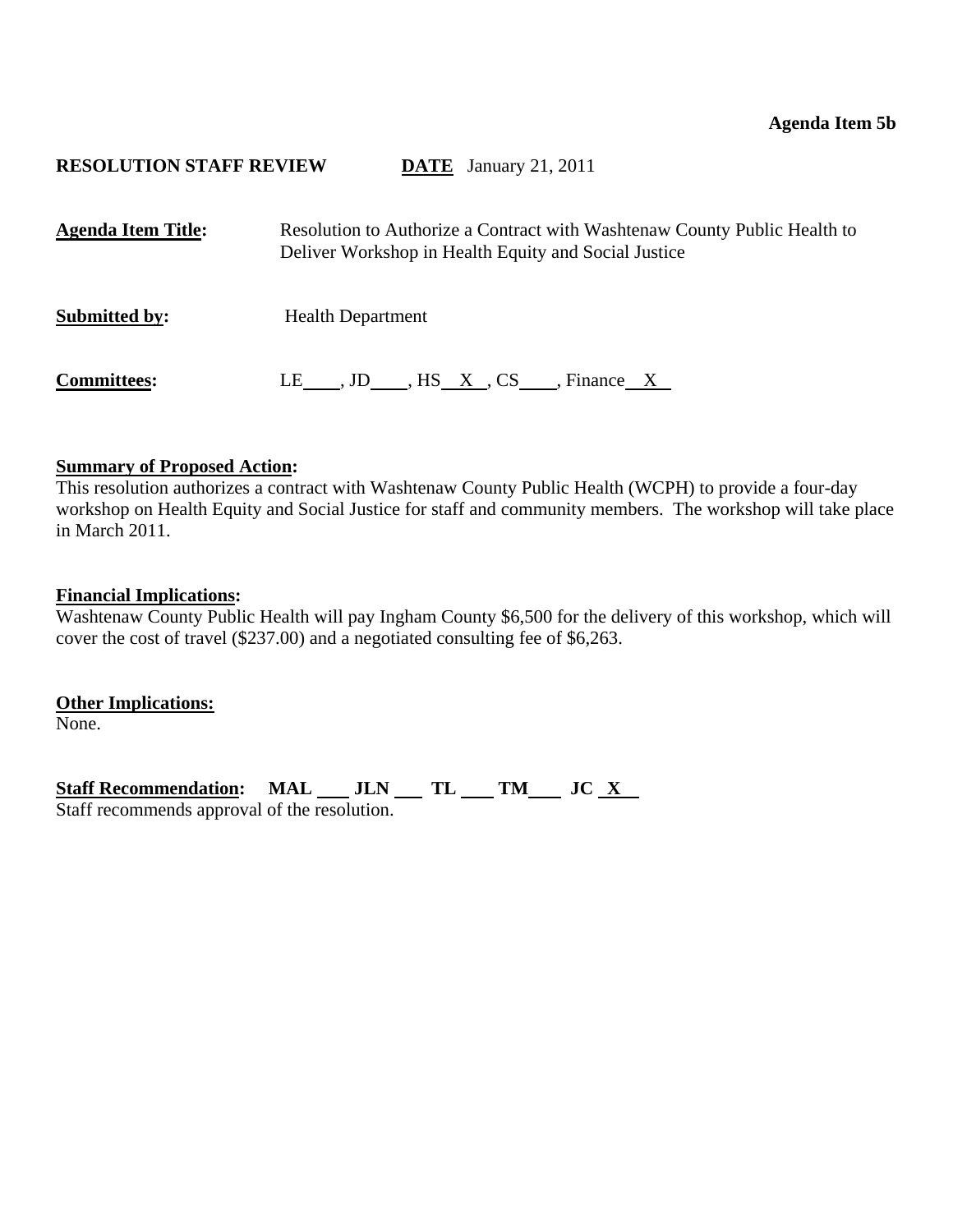#### **Agenda Item 5b**

# MEMORANDUM

| To:      | Mark Grebner, Chair<br><b>Ingham County Board of Commissioners</b>                             |
|----------|------------------------------------------------------------------------------------------------|
| From:    | Dean G. Sienko, M.D., Health Officer                                                           |
| Date:    | January 20, 2011                                                                               |
| Subject: | Recommendation to Authorize an Agreement with the Washtenaw<br><b>County Health Department</b> |

The ICHD Social Justice Project has developed significant expertise in health equity and social justice. This expertise has received broad recognition at the state and national level. Given the increasing number of requests from external departments for training or consultation on social justice issues, department staff have recommended that we bill for these services when appropriate.

The attached resolution will allow two members of ICHD Social Justice Team to enter into a contractual agreement with Washtenaw County Public Health (WCPH) to provide a four-day workshop on Health Equity and Social Justice for staff and community members. WCPH will pay ICHD \$6,500 for the delivery of this workshop, which will cover the cost of travel (\$237.00) and a negotiated consulting fee of \$6263. These funds will be used to support the future work of the Social Justice Project.

I recommend acceptance of this contractual agreement.